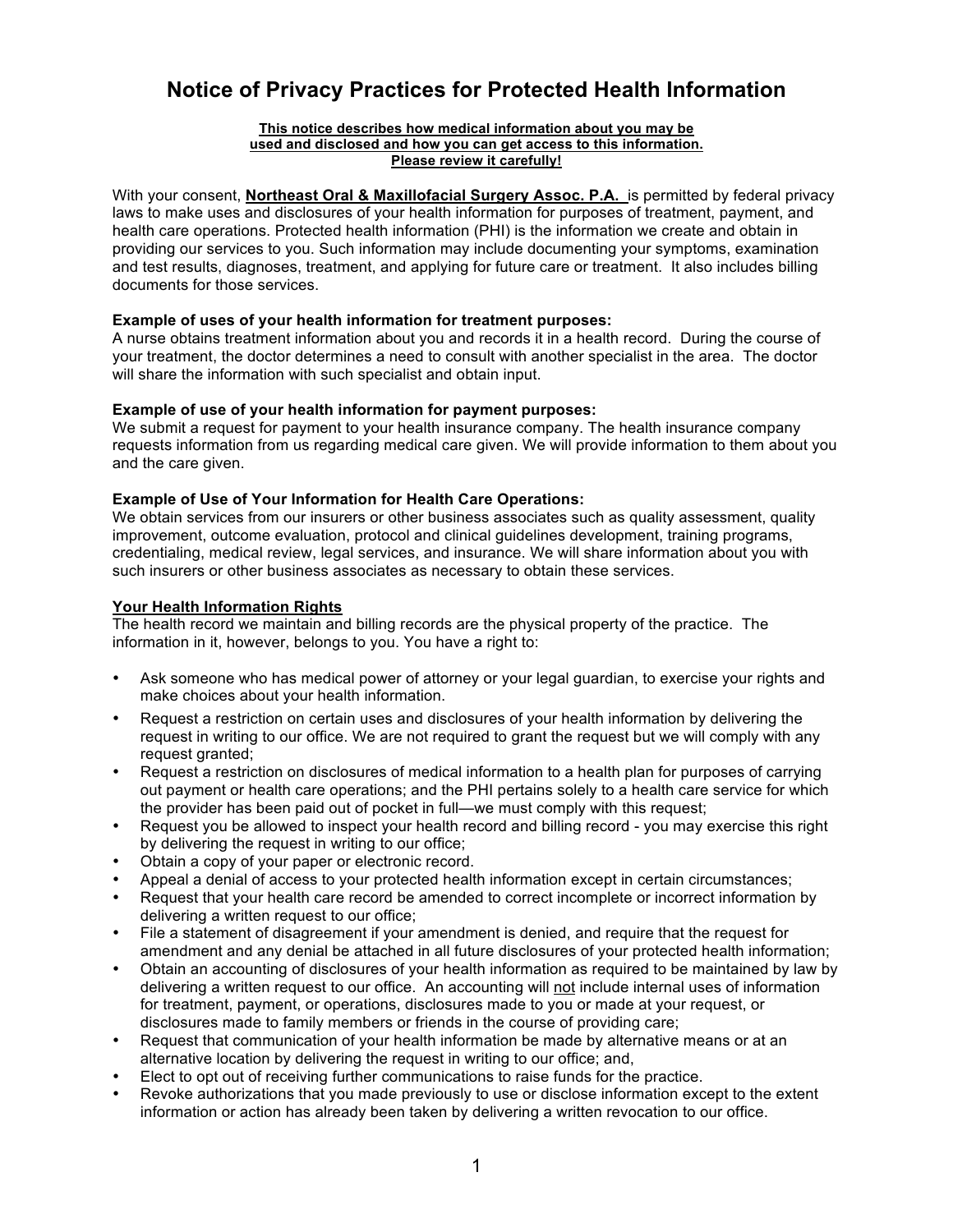If you want to exercise any of the above rights, please contact Practice Manager at 37 Bower St, Bangor, ME 04401, 207-945-5691**,** in person or in writing, during normal hours. She will provide you with assistance on the steps to take to exercise your rights.

## **Our Responsibilities**

The practice is required to:

- Maintain the privacy of your health information as required by law;
- Provide you with a notice of our duties and privacy practices as to the information we collect and maintain about you;
- Abide by the terms of this Notice;
- Notify you if we cannot accommodate a requested restriction or request;
- Accommodate your reasonable requests regarding methods to communicate health information with you;
- We will never share your information (for marketing purposes, sale of your information, sharing of psychotherapy notes) without your written permission:, and
- Notify you if you are affected by a breach of unsecured PHI

We reserve the right to amend, change, or eliminate provisions in our privacy practices and access practices and to enact new provisions regarding the protected health information we maintain. If our information practices change, we will amend our Notice. You are entitled to receive a revised copy of the Notice by calling and requesting a copy of our "Notice" or by visiting our office and picking up a copy.

# **To Request Information or File a Complaint**

If you have questions, would like additional information, or want to report a problem regarding the handling of your information, you may contact the Practice Manager, 207-945-5691.

Additionally, if you believe your privacy rights have been violated, you may file a written complaint at our office by delivering the written complaint to the Practice Manager**.** You may also file a complaint by mailing it to the Secretary of Health and Human Services at 221 State Street Augusta, ME 04333.

- We cannot, and will not, require you to waive the right to file a complaint with the Secretary of Health and Human Services (HHS) as a condition of receiving treatment from the practice.
- We cannot, and will not, retaliate against you for filing a complaint with the Secretary.

## **Other Disclosures and Uses**

## **Notification**

Unless you object, we may use or disclose your protected health information to notify, or assist in notifying, a family member, personal representative, or other person responsible for your care, about your location, and about your general condition, or your death.

## **Communication with Family**

Using our best judgment, we may disclose to a family member, other relative, close personal friend, or any other person you identify, health information relevant to that person's involvement in your care or in payment for such care if you do not object or in an emergency.

## **Food and Drug Administration (FDA)**

We may disclose to the FDA your protected health information relating to adverse events with respect to products and product defects, or post-marketing surveillance information to enable product recalls, repairs, or replacements.

## **Workers Compensation**

If you are seeking compensation through Workers Compensation, we may disclose your protected health information to the extent necessary to comply with laws relating to Workers Compensation.

## **Public Health**